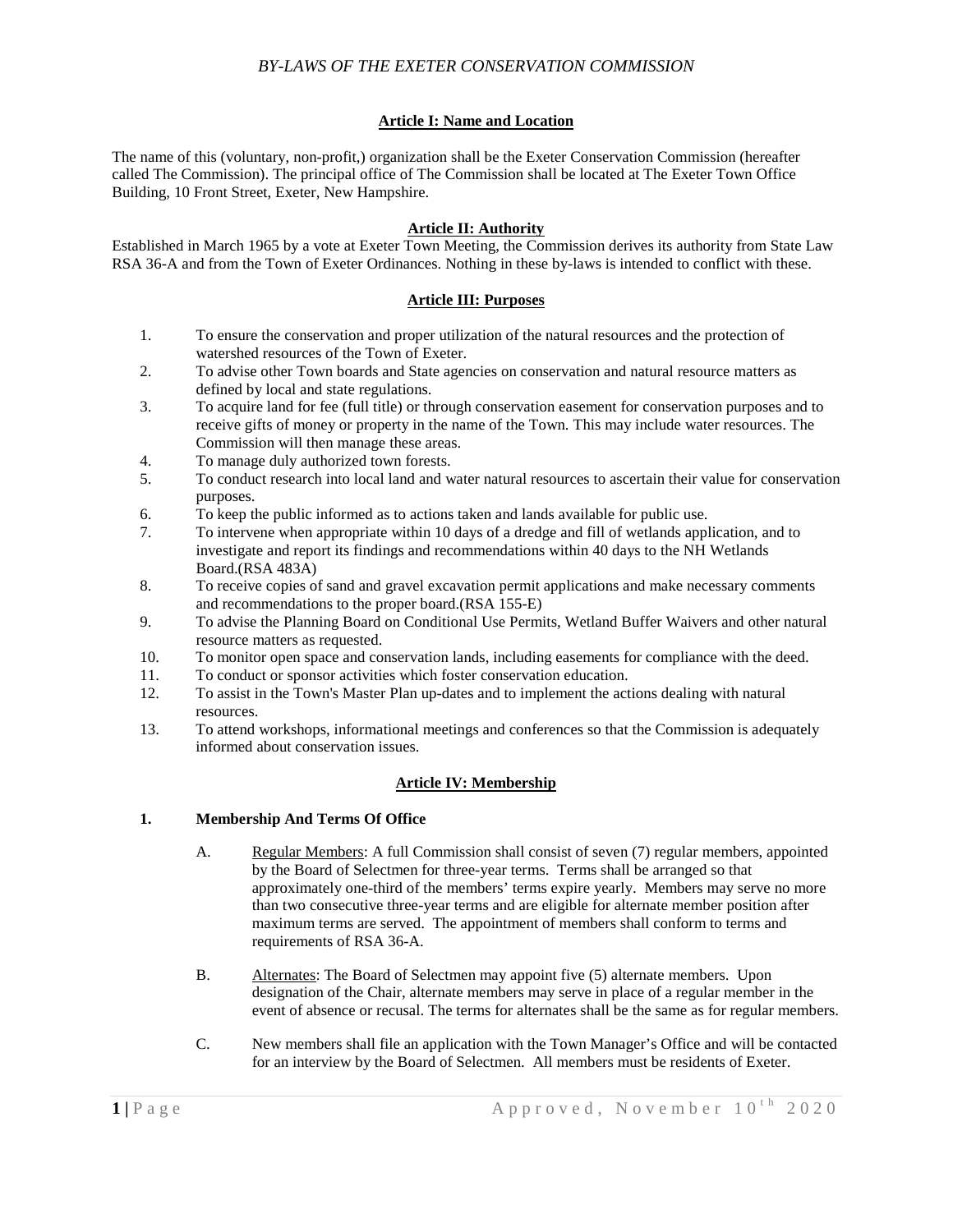D. The Natural Resource Planner participates as an advisor to the Commission but does not vote.

## **2. Election Of Officers**

Officers for the Commission shall be elected each May for a term of one year and may serve consecutive terms.

## **3. Absenteeism**

- A. Members are expected to attend all monthly meetings unless the Chair is notified in advance.
- B. Unexcused absence from four meetings may result in a letter being sent to the regular member or alternate in question. If no reply is forthcoming in a reasonable amount of time (usually one month), the member will be requested to submit his or her resignation and the Selectmen will be so notified to select a replacement.

## **Article V: Responsibilities of Offices**

## **1. Chairperson**

- A. It shall be the duty of the Chair, or his/her designate, to notify in advance all members of the Commission of any scheduled meeting. The Chair is also responsible for finalizing agenda for the meeting listing issues to be discussed.
- B. The Chair shall run the meeting and assign the floor to those speakers who request it.
- C. The Chair may take part in any discussions relative to the business at hand and will rule on any disputes that arise during debates.

## **2. Vice-Chairperson**

A. The Vice-Chair shall preside at all meetings of the Commission in the absence of the Chair and shall perform all duties and have all powers of the Chair in case of temporary absence or incapacity of the Chair.

## **3. Clerk**

- A. In the absence of administrative staff, the Clerk shall keep an accurate record of the meetings and other proceedings of the Commission
- B. In accordance with RSA 91-A:2, a typed copy of the minutes shall be made available for public inspection not more than 5 business days after the meeting, and a copy brought to the Town Clerk's Office.
- C. In the absence of administrative staff, the Clerk shall be responsible for correspondence designated by the Commission.

## **4. Treasurer**

- A. The Treasurer ensures all monies received by the Commission is accounted for and deposited into the Conservation Fund and disbursed from that account only with proper authorization by official vote of The Commission.
- B. The Treasurer shall report on the status of the Commissions monies at meetings of the Commission not less than quarterly and file a copy of that report with the Planning Department of the Town of Exeter.
- C. The Treasurer, with support of the Natural Resource Planner, is responsible for preparing the annual budget request.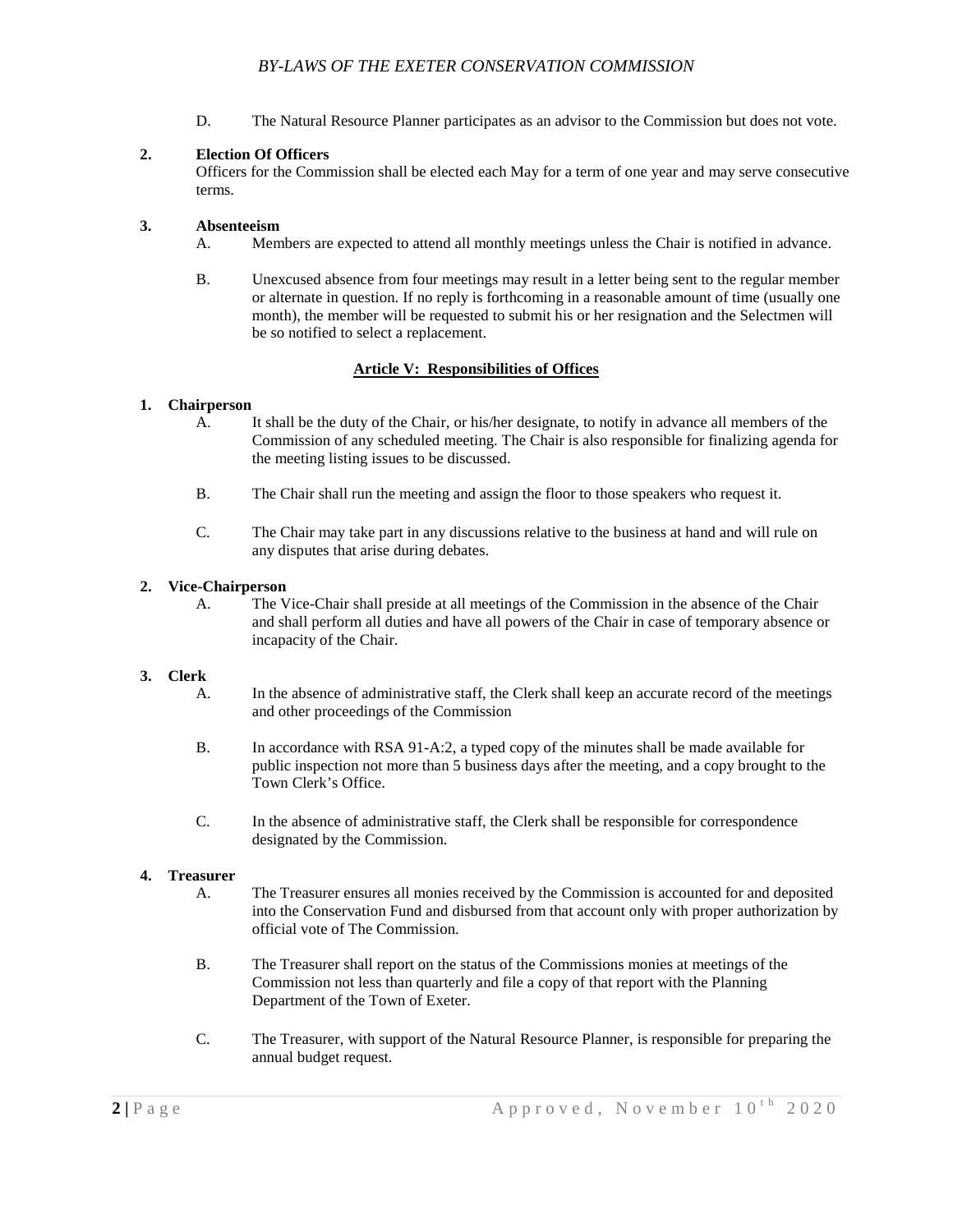## **Article VI: Committees**

## **1. The Raynes Farm Stewardship Sub-Committee**

- A. Objectives: This committee is advisory to the Commission and shall:
	- (i) Help identify and prioritize preservation and public use objectives for Commission review.
	- (ii) The Conservation Commission serves as the primary contact person for inquiries regarding the property and may call upon the Stewardship Committee to advise, particularly in maintaining the Town's relationship with the farmers who lease the farmland and barn.
	- (iii) Review the LCHIP monitoring report, the farmer-Commission lease agreement, and the Raynes Farm Long Range Development Plan. Any suggestions for changes that are agreed upon by the Committee shall be submitted to The Commission for their approval.
	- (iv) Provide recommendations to the Conservation Commission on implementation of projects that have budgetary impacts.
- B. Membership: This committee shall consist of at least 5 members including 2 representatives from The Commission, a member of the Exeter Historical Society, a member of the Public Works Department and private citizens. In addition, any individuals leasing the land will also be a part of the committee but will not vote when decisions concerning their lease are discussed. Other members may be appointed by the Commission from the town at large with the goal of furthering the objectives of the Long Range Development Plan.
- C. Procedures: The committee shall elect its own chair annually. The committee shall meet at least annually for the purposes of reviewing the LCHIP monitoring report, the Farmer-Commission lease agreement, and the progress with projects identified in the Raynes Farm Long Range Development Plan.

## **2. Trails Sub-Committee**

- A. Objectives: This committee is advisory to The Commission and shall:
	- (i) Oversee the creation and maintenance of trails on Conservation Lands in accordance with the trail management plan and advise The Commission on actions that need to be taken.
	- (ii) Submit a list of recommended trail projects to the Commission each year in order to meet budget planning schedules.
- B. Membership: This committee shall consist of at least 2 representatives from The Commission. Other members may include both residents and non-resident users of the trail network with the goal of having representation from a diversity of recreational uses and furthering the intent of the Trail Plan.
- C. Procedures: The committee shall meet at least 2 times a year to identify and prioritize trail projects needs and as needed to further the objectives of the trail management plan.

## **3. Ad Hoc Committees**

A. Ad Hoc committees may be appointed by the Chair of the Commission as the need arises. At least one member of the Commission shall serve on each committee.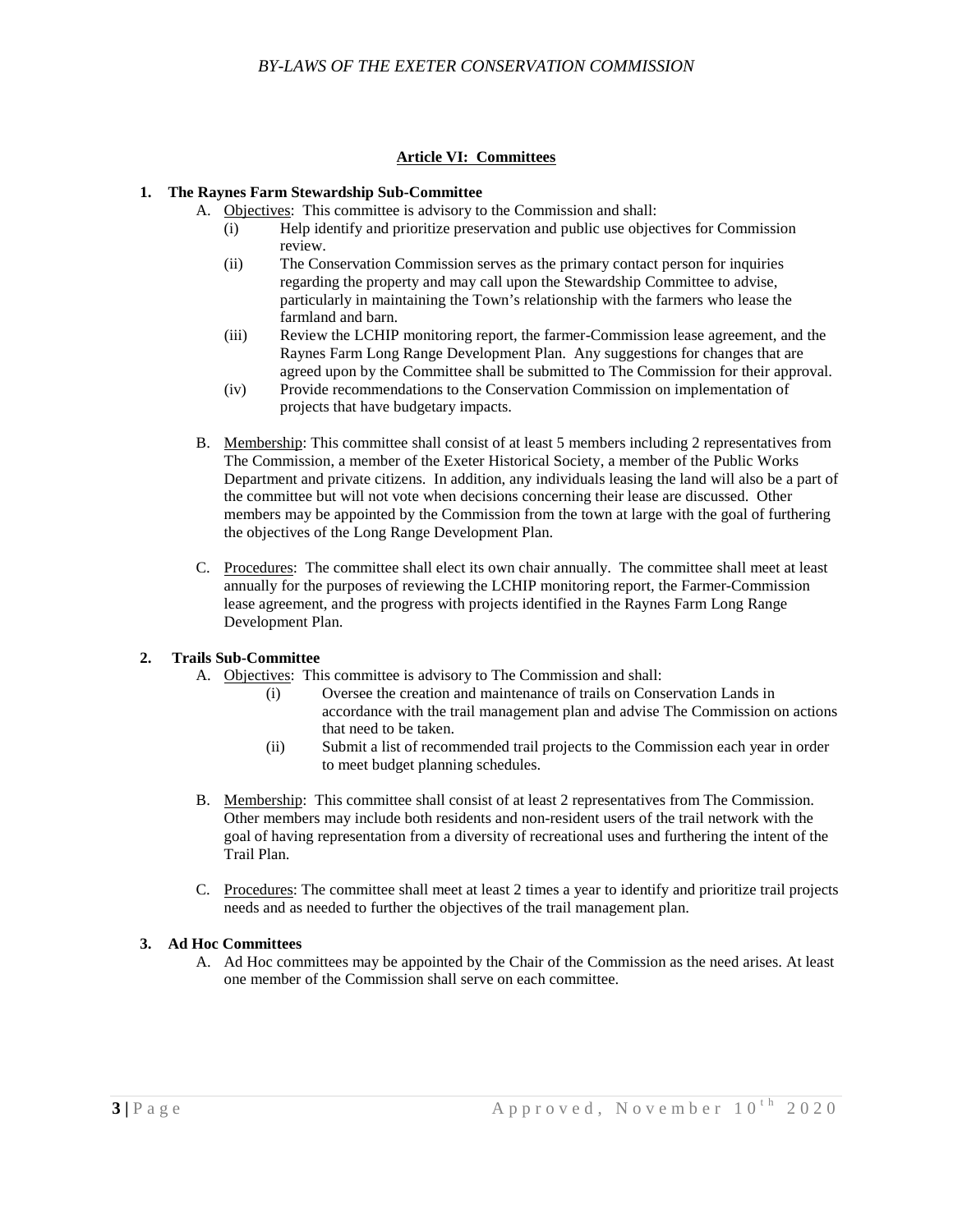### **Article VII: Operating Procedures**

### **1. Meetings**

- A. Public notice of Commission Meetings must be posted in two public places, such as the Town Offices, the Town's website, or the Library 24 hours prior to the meeting. The notice shall be published according to State law RSA 91, a copy of which is available in the Conservation Commission Handbook.
- B. At the discretion of the Chair there shall be not less than one regular meeting of the Commission each month. Such meetings will be held in the Town Offices on the second Tuesday of each month at 7:00 p.m. unless otherwise specified by the Commission or the Chair prior to the second Tuesday.
- C. Special meetings may be held, if necessary, at the discretion of the Chair. They may also be called by the Commission on a majority vote of the members for a special purpose. At any special meeting, no business other than that specified by the Commission may be considered.
- D. Individual notification of each Commission member by the Chair shall be given not less than five days before the date of any special meeting.
- E. A majority of the members of the Commission then in office shall constitute a quorum for the transaction of any business.
- F. It is the responsibility of the Chair to convey to the appropriate State, County or Town board or commission recommendations passed by the Commission.
- G. No discussion of action items would continue after 10:00 pm unless otherwise voted on by the Commission.

## **2. Public Hearings**

- A. A public hearing must be held before any money from Conservation funds is used to acquire "any interest in real property"(RSA 36-A:5 II). A public hearing may be held to solicit opinions on other issues deemed important by the Commission.
- B. Notice for such a meeting must be posted in two public places and in a newspaper "of general circulation in the municipality" at least 10 days before the hearing, counting neither the day of posting or the day of the hearing. (RSA 675:7)
- C. Conduct of the meeting should follow the procedure outlined on p. III-4 of the Handbook for Municipal Conservation Commissions in New Hampshire.
- D. Minutes of the meeting should include the members of the commission present, those who testified and a summary of their positions. These minutes should be distributed in the same manner as regular minutes, described in Article V, Section 3B.

## **3. Dredge and Fill Applications**

A. Upon receipt of a copy of an application to dredge and fill wetlands from the Town Clerk, per RSA 482-A:3 (except for agricultural and minimum impact applications as noted in D below), the Natural Resource Planner on behalf of the Chair shall send a letter of intervention to the wetlands board asking for an additional 30 days for review if a regularly scheduled meeting will not meet review deadlines.